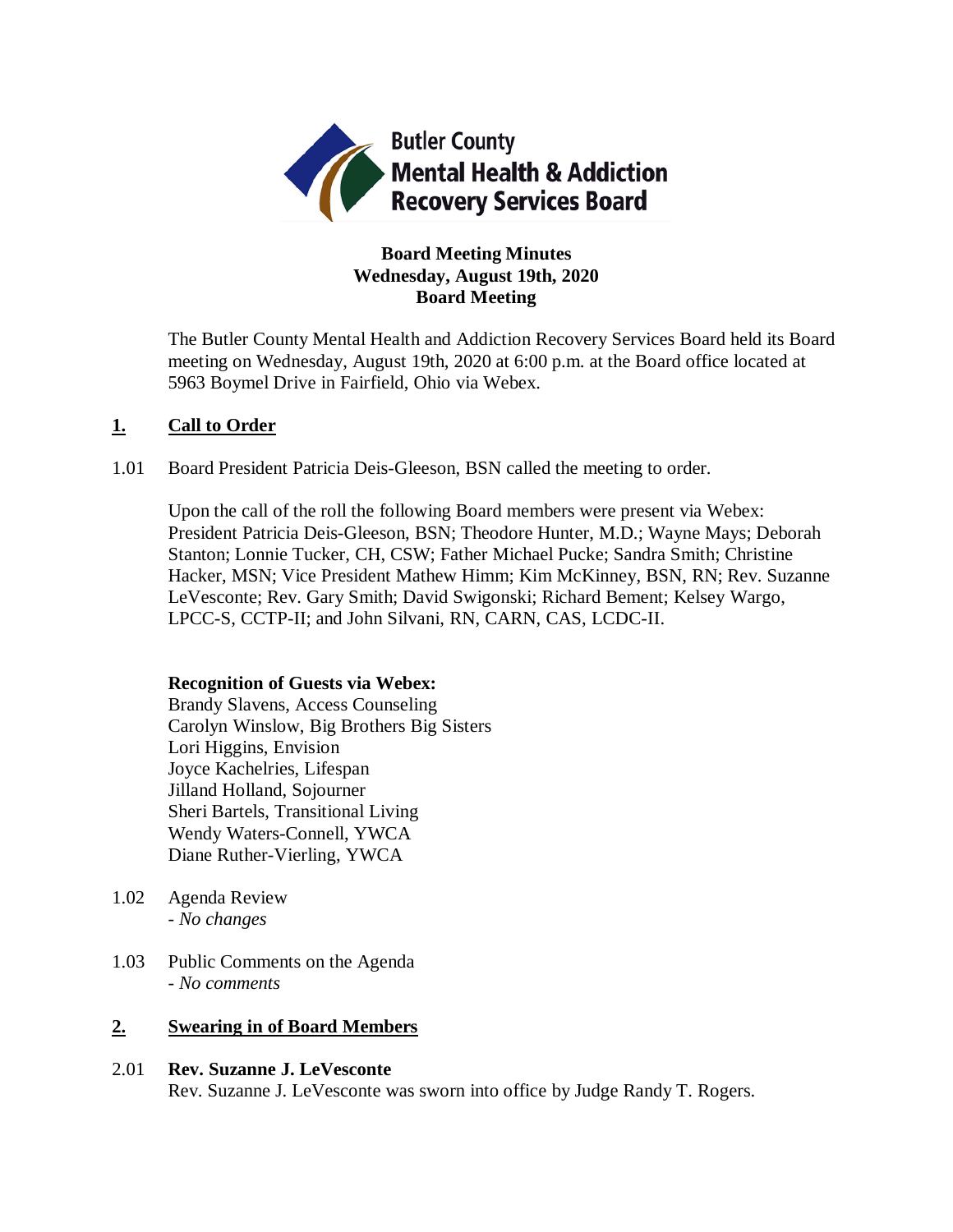# **3. Board Communication & Announcements**

## 3.01 **Executive Directors Report**

A. State Funding Update

The BCMHARS Board has received the same amount of funding as FY20. The Board has an undetermined amount of funding thus far for PATH (Projects for Assistance in Transition from Homelessness) funds, Continuum of Care, State GRF (General Revenue Fund) funds, State Community Investments and Crisis Flex Funds. The Board is still waiting for SOR (State Opiate Response) funds for FFY21 and FFY22.

- B. COVID-19 Update Dr. Rasmus gave a brief update concerning COVID-19. He continues to meet with the providers two Tuesdays a month at 1:30 p.m. via Webex to discuss needs, status and any concerns they may have.
- C. NAMI Annual Awards Celebration The NAMI Annual Awards Celebration is Thursday, August  $20<sup>th</sup>$ ,  $2020$  at  $5:00$ p.m. via Zoom.
- D. Eve Whitmore works as a clinical psychologist in Stow, Ohio and Mark Whitmore is an associate professor in the College of Business Administration at Kent State University. They have recently been studying misinformation and confirmation bias regarding COVID-19. Denial is a construct used in psychology to describe how people deal with reality, also called defense mechanisms. Denial is a way for an individual to defend themselves against anxiety. When individuals are experiencing periods where there is a lot of anxiety and it is a perceived threat, the person develops a strategy to protect themselves, their sense of security and safety. Marples, M. (2020, August 16). **Some people are in denial about the pandemic. Here's**

**why.** CNN. [https://www.cnn.com/2020/08/16/health/pandemic-covid-19-denial](https://www.cnn.com/2020/08/16/health/pandemic-covid-19-denial-mental-health-wellness/index.html)[mental-health-wellness/index.html](https://www.cnn.com/2020/08/16/health/pandemic-covid-19-denial-mental-health-wellness/index.html)

- E. As of August 4, 2020, the Butler County General Health District recently reported for confirmed and probable COVID-19 cases and deaths the following: 2,804 cases with 59 deaths. (n.d.). Welcome to Butler County Health, OH. <http://health.bcohio.us/CovidReportButlerCounty.8.4.2020.pdf>
- F. A map representative of the COVID-19 cases in Butler County as of July 15, 2020 (n.d.). Welcome to Butler County Health, OH. <http://health.bcohio.us/Updated%20COVID%20Map%208.13.20.pdf>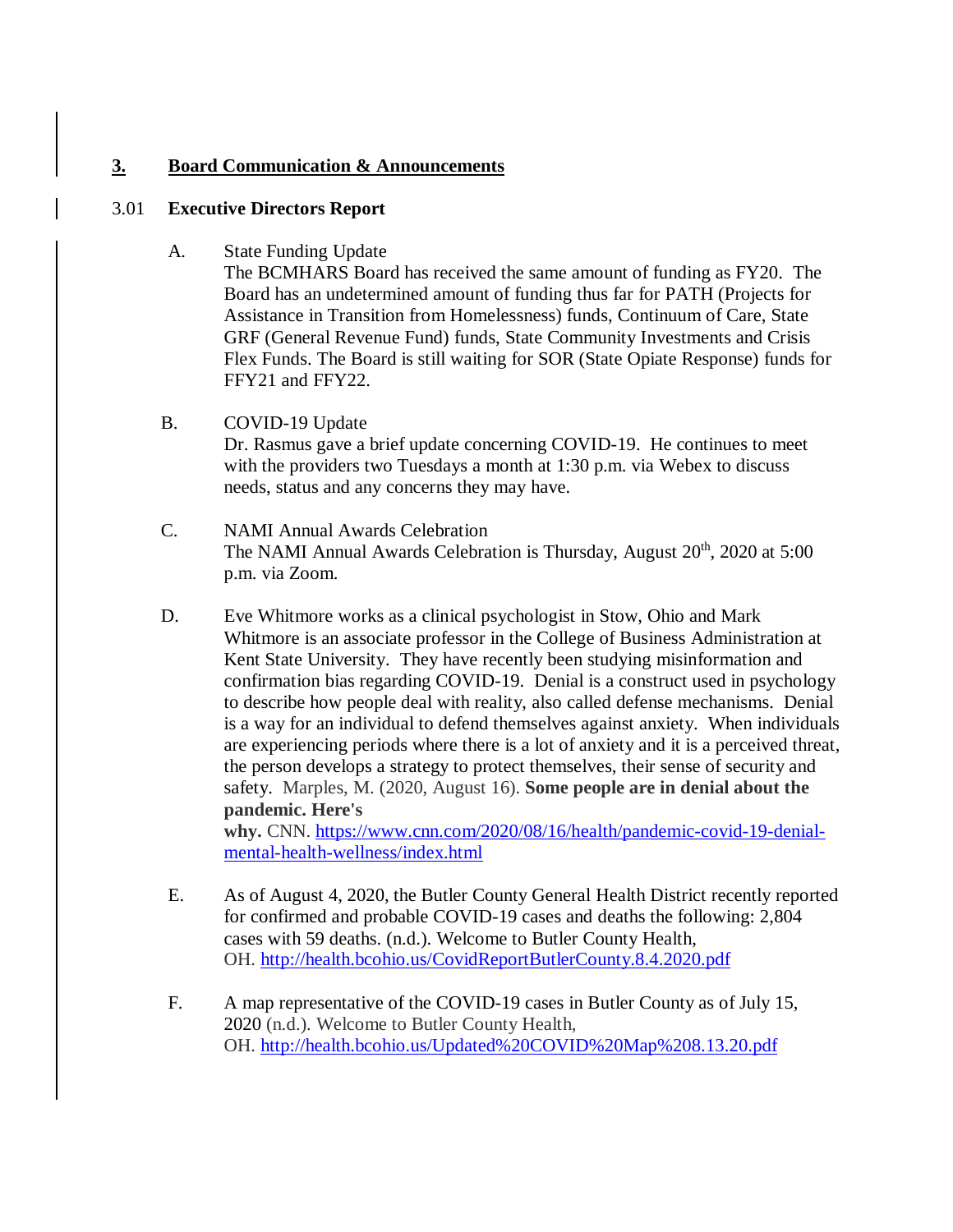- G. Mentor site for BJA and COSSAP Peer Recovery grantees The BCMHARS Board has been recognized nationally by the Bureau of Justice Assistance (BJA) and Comprehensive Opiate Stimulant Substance Abuse Program (COSSAP) as a mentor site to other grantees.
- H. Community Update Tiffany L. and Scott F. The Board has been working with the Butler County coroner to get weekly updates on overdose deaths and suicides. There have not been any overdose spikes in the month of July and are on track to seeing similar numbers as 2019. There have been some anomalies and spikes in hospital room visits with COVID crisis emergencies, but not in deaths. The fact that other counties have been seeing a significant increase in spikes and rates, is a testament that the Butler County systems currently in place are working.

The Hamilton County Public Health has returned with the syringe exchange mobile service in July. The van is at the Middletown site every Tuesday in the morning and Fairfield in the afternoon. There were 332 visits, which were duplicative. In the month of July they were able to exchange 22,000 syringes and distributed along with 2,000 fentanyl test strips.

The Beckett Springs Hospital crisis team is fully staffed. They are running at high capacity with their in-patient unit accepting new types of clients, dual diagnosis and mental health clients.

Atrium Hospital's psychiatric unit received new renovations and is developing a high acuity unit. There will be 9 beds and 18 regular psyche beds. They are getting ready to expand due to a high demand for psyche bed and psyche services.

Ft. Hamilton Hospital is transferring clients out of the ER to hospitals in Montgomery County, Greene County and Indiana.

Mr. Fourman has been working with Erin Day and staff at Community Behavioral Health, making sure their Connections Program is operating at full maximum capacity.

Blue Ridge Vista has a new substance abuse unit. Greater Miami Services are running at 10 beds and are currently having issues getting at full capacity due to mold issues.

There was a long term patient at Summit, who is now stabilized and living at Melon Ridge. This individual had a relapse in the spring and was admitted at Christ for several months. Dr. Friedman is requesting a civil bed at Summit. Everything Summit has requested has been done and they are at an impasse. The State has been contacted. Summit has suggested an evaluation to see if the client is appropriate for submission to the state hospital system.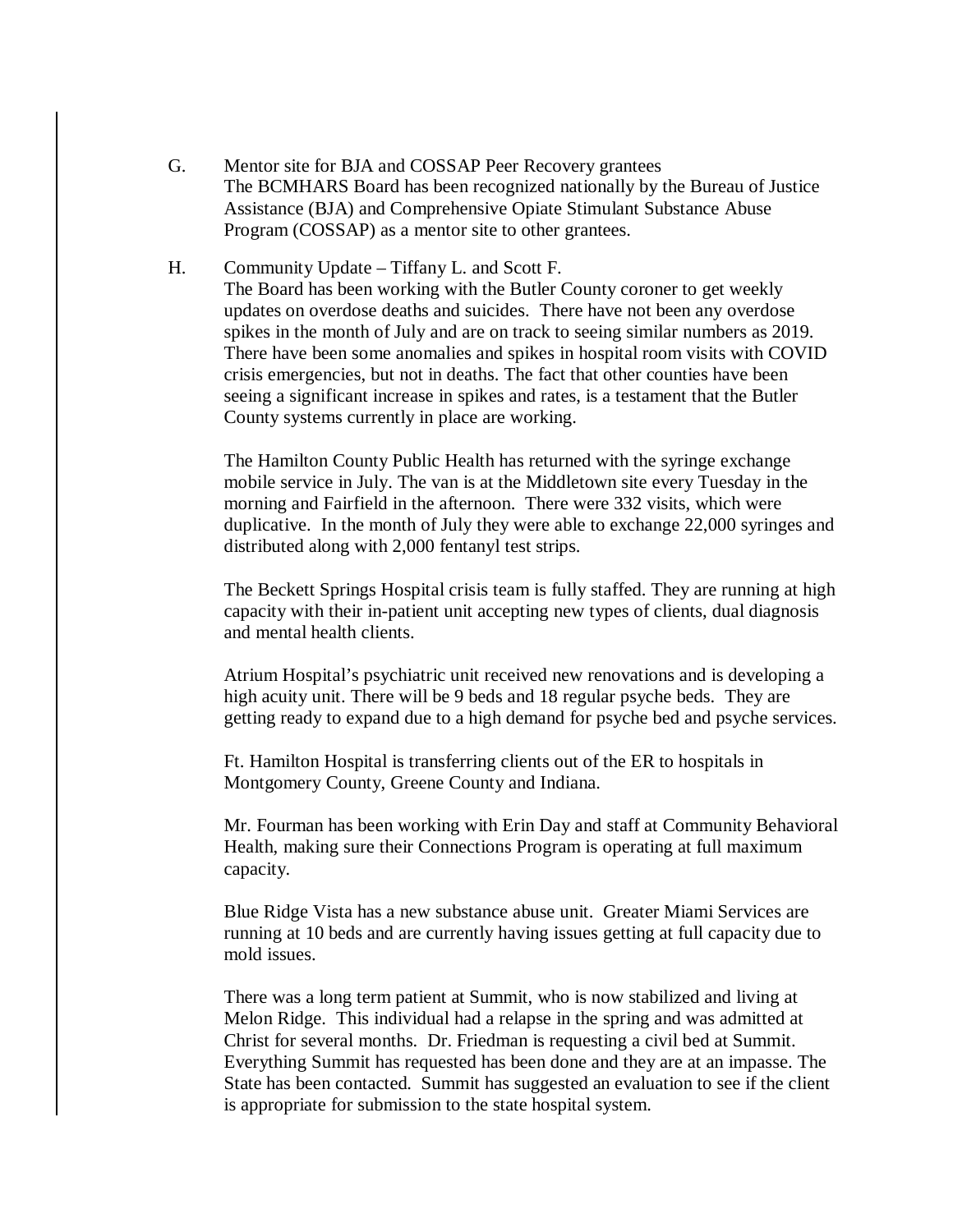Mr. Fourman is involved with the hospital committee and is working with Bob Baker, chief of forensic services. His focus is on how to make more civil beds available.

Mr. Fourman has been working with Lifespan and the guardianship program. There is a new probate judge. There will be a conference plan meeting late in the year to cover agencies understanding of the laws, the process, and their roles concerning guardianship.

## **4. Consent Agenda**

#### 4.01 **Consent Agenda Items**

A. June Board Meeting Minutes

*Mr. Himm motioned to approve the consent agenda. Ms. Stanton seconded the motion. The vote carried the motion.*

#### **5. New Business**

#### 5.01 **Plaque – Wayne Mays and Rubina Dosani**

Dr. Rasmus recognized President Wayne Mays and Rubina Dosani for their service provided to the Board.

### 5.02 **HRSA Grant**

The HRSA Grant is a \$1 million grant over three years starting Sept. 1. It will be focusing on opiate addiction (prevention, treatment and recovery services) in the Oxford Township area. The Board is one of only two grantees in the state of Ohio that received the HRSA Grant. This is a consortium effort. Joanna Lowry will be working with Miami University, Talawanda, McCullough-Hyde Hospital, Partner Solutions, and the Oxford Prevention Coalition.

*Ms. Stanton motioned to approve the HRSA Grant Budget. Mr. Tucker seconded the motion. The vote carried the motion.*

*Mr. Silvani motioned to approve the HRSA Grant. Ms. Stanton seconded the motion. The vote carried the motion.*

### 5.03 **Recovery Housing RFP**

The original Recovery Housing RFP was approved in January and rescinded in April due to COVID-19. It has been decided to reinstate and move forward with the Recovery Housing RFP. The timeline is as follows: Interested party deadline of September 9<sup>th</sup>; Question and Answer period ends on October  $1<sup>st</sup>$ ; submission deadline of October  $5<sup>th</sup>$ ; the Ad Hoc committee will review the submissions on October 29<sup>th</sup>; and final acceptance will be approved in the November Board meeting. Funding will be designated on January 1<sup>st</sup>.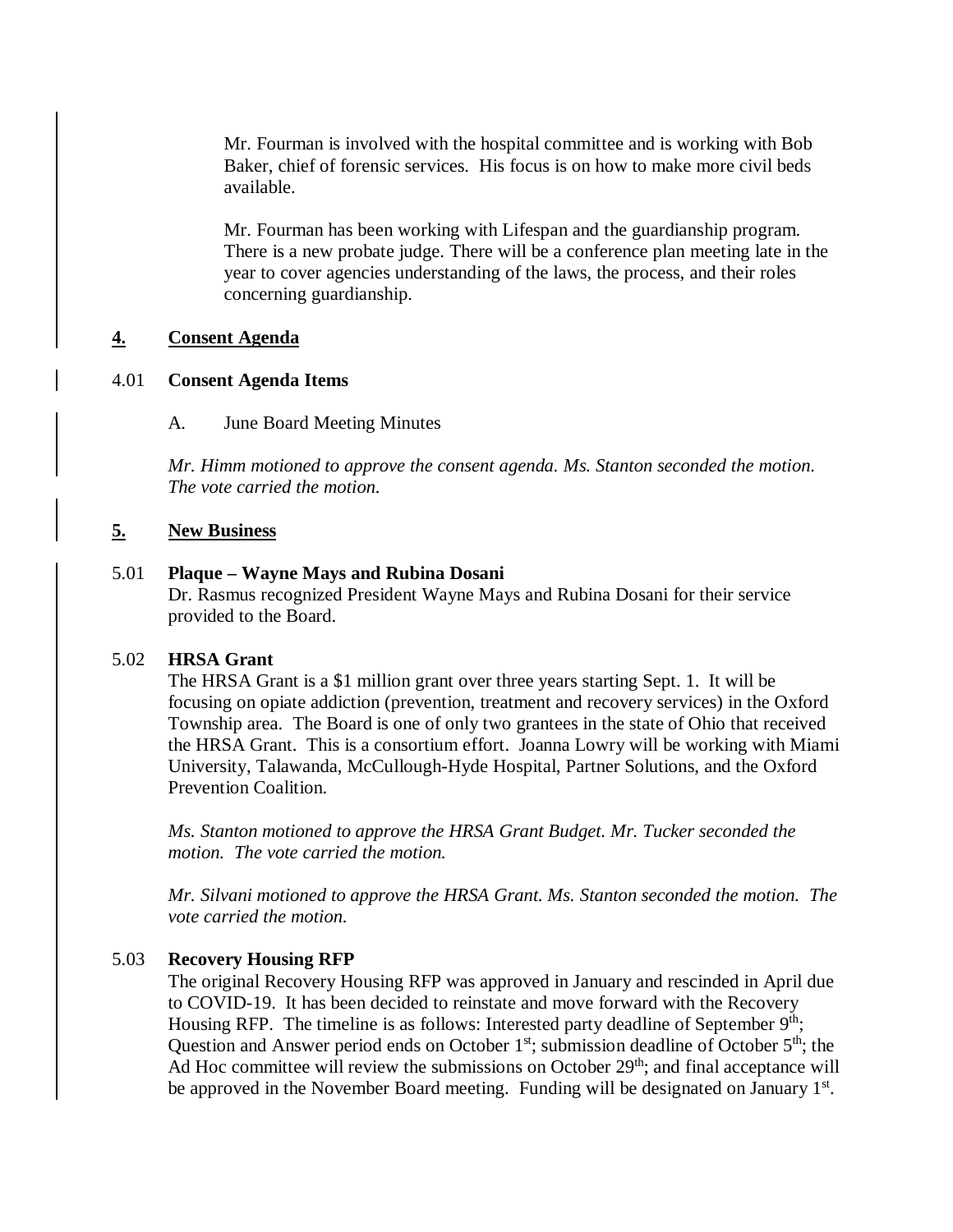All meetings will be via Webex. They will be posted on the Board calendar and website. Please submit all questions to RecoveryHousing@bcmhars.org.

*Mr. Himm motioned to approve the Recovery Housing RFP. Ms. Stanton seconded the motion. The vote carried the motion.*

### 5.04 **YWCA – Board's ODMHAS Capital Project Priority**

The YWCA submitted an application for the Ohio Department of Mental Health & Addiction Services (ODMHAS) Community Capital Project to construct a three story building to provide 45 apartments to individuals at risk of homelessness.

*Ms. Stanton motioned to approve the YWCA Capital Project as the Board's Capital Priority with state funds for FY21-22. Mr. Tucker seconded the motion. The vote carried the motion.*

### 5.05 **MHARS Levy**

The Board has had two Levy meetings via Webex. The PAC currently has \$17,000 and is still taking donations, with a target goal of \$45,000. A check or money order may be made out to Citizens 4 Community Recovery. An issue number has not been announced. Dean Langevin will be ordering clings, masks, mailings, signs, and billboards. The Butler County Sheriff has agreed to allow the Board to use his likeness in support of levy promotions.

#### 5.06 **Pitney Bowes Agreement**

The 5 year lease on the Board stamp machine has expired. To address cost savings, a 36 month lease was created.

*Ms. Stanton motioned to approve the Pitney Bowes Agreement. Mr. Himm seconded the motion. The vote carried the motion.*

### 5.07 **TLC Princeton Road Lease Agreement**

The TLC Princeton Road Lease Agreement is for a term of two years for the purpose of residential and outpatient behavioral services at the annual base rental of one dollar.

*Ms. Silvani motioned to approve the TLC Princeton Road Lease Agreement. Ms. Stanton seconded the motion. Mr. Mays abstained. The vote carried the motion.*

#### 5.08 **Affirmative Action Plan**

HR Consultant, Jim Evans, updates the Board's Affirmative Action Plan annually. The cost is \$500.

*Mr. Himm motioned to approve the Affirmative Action Plan invoice. Ms. Stanton seconded the motion. The vote carried the motion.*